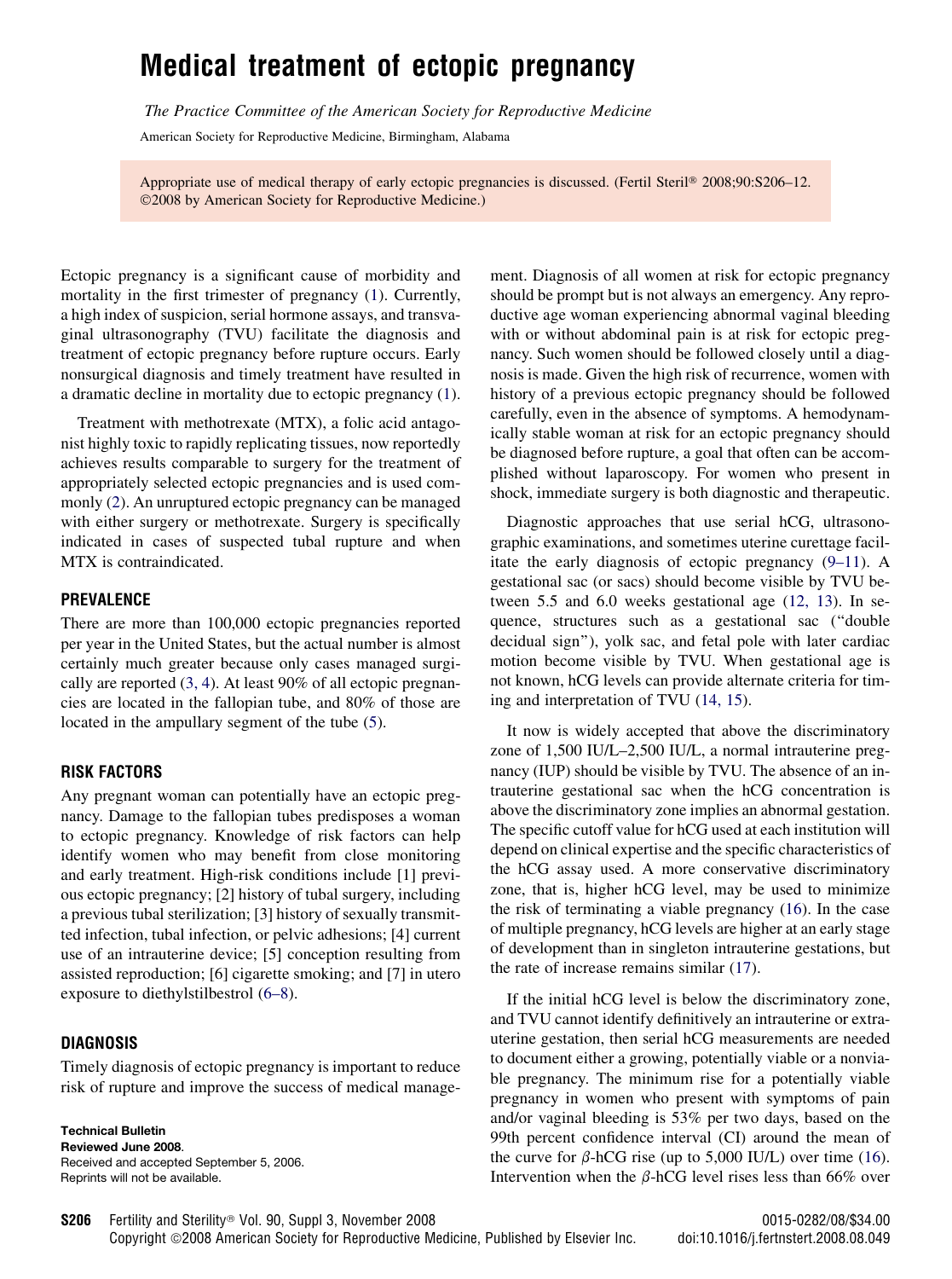2 days, a practice supported by previous data, potentially may result in the interruption of viable pregnancies [\(18](#page-5-0)). When the hCG levels have risen above the discriminatory zone, ultrasound should be used to document the presence, or absence, of an IUP.

Declining hCG values suggest a failing pregnancy. Serial hCG levels can be used to show that the gestation is regressing spontaneously. After a complete abortion, hCG levels decline at least 21%–35% every 2 days, depending on the initial value [\(19](#page-5-0)). However, a decline in hCG concentrations at this rate, or faster, does not exclude entirely the possibility of a resolving ectopic pregnancy or its rupture.

The absence of a gestational sac with an hCG above the discriminatory zone, or an abnormally rising or declining hCG level, suggests an abnormal pregnancy but does not distinguish an ectopic pregnancy from a failed intrauterine gestation. The presumption of an ectopic pregnancy in such circumstances can be incorrect in up to 50% of cases [\(20](#page-5-0)). A uterine curettage and evaluation of uterine contents may be helpful to differentiate an abnormal IUP from an ectopic pregnancy ([20\)](#page-5-0). Limited endometrial biopsy, such as may be performed with a pipelle suction cannula or similar instrument, is insufficient [\(21, 22\)](#page-5-0). Alternatively, if hCG levels continue to rise after curettage, the diagnosis of ectopic pregnancy is established.

Effort should be made to diagnose ectopic pregnancy definitively before medical treatment with MTX. Medical treatment for a suspected ectopic pregnancy without a definitive diagnosis does not reduce complication rates or cost because many women with undiagnosed miscarriage would otherwise be exposed to MTX and its side effects unnecessarily [\(20,](#page-5-0) [23\)](#page-5-0). Potential consequences of medical management of a presumed ectopic pregnancy include [1] subsequent pregnancies will be viewed as high risk for recurrent ectopic pregnancy resulting in repeated, costly, and anxiety-provoking diagnostic evaluations; [2] apparent efficacy of MTX to treat ectopic pregnancy will be artificially increased; and [3] an IUP may be exposed to a known teratogen and abortifacient [\(24–26](#page-5-0)). Exposure of a viable pregnancy to MTX may result in embryopathy, a very serious and avoidable complication that is being reported with increasing frequency [\(24](#page-5-0)).

#### TREATMENT

Medical treatment protocols for MTX were established in the late 1980s and have become a widely accepted primary treatment for ectopic pregnancy [\(27–31](#page-5-0)). MTX is a folic acid antagonist [\(26, 32](#page-5-0)). Folic acid normally is reduced to tetrahydrofolate by the enzyme dihydrofolate reductase (DHFR), a step in the synthesis of DNA and RNA precursors. MTX inhibits DHFR, causing depletion of cofactors required for DNA and RNA synthesis. Folinic acid (leucovorin) is an antagonist to MTX that can help reduce otherwise prohibitive side effects, particularly when higher doses of MTX are used [\(26, 32](#page-5-0)).

# TABLE 1

Contraindications to MTX therapy ([25, 26,](#page-5-0) [29–31](#page-5-0)).

| Absolute contraindications                     |
|------------------------------------------------|
| Intrauterine pregnancy                         |
| Evidence of immunodeficiency                   |
| Moderate to severe anemia, leukopenia or       |
| thrombocytopenia                               |
| <b>Sensitivity to MTX</b>                      |
| Active pulmonary disease                       |
| Active peptic ulcer disease                    |
| Clinically important hepatic dysfunction       |
| Clinically important renal dysfunction         |
| Breast feeding                                 |
| Relative contraindications                     |
| Embryonic cardiac activity detected by         |
| transvaginal ultrasonography                   |
| High initial hCG concentration $(>5,000$       |
| $m$ IU/mL $)$                                  |
| Ectopic pregnancy $>4$ cm in size as imaged by |
| transvaginal ultrasonography                   |
| Refusal to accept blood transfusion            |
| Inability to participate in follow-up          |
|                                                |

ASRM Practice Commitee. Treatment of ectopic pregnancy. Fertil Steril 2008.

Ideally, a candidate for medical management with MTX should meet the following criteria: [1] hemodynamic stability, [2] no severe or persistent abdominal pain, [3] commitment to follow-up until the ectopic pregnancy has resolved, and [4] normal baseline liver and renal function tests. Contraindications to MTX treatment are listed in Table 1.

Prior to the first dose of MTX, women should be screened with a complete blood count, liver function tests, serum creatinine and blood type and Rh. Women having a history of pulmonary disease also should have a chest x-ray because of the risk of interstitial pneumonitis in patients with underlying lung disease.

There are two commonly used MTX treatment regimens: "multiple dose" and "single dose." Schema for treatment and follow-up for the two regimens are summarized in [Tables](#page-2-0) [2 and 3](#page-2-0), respectively. The multiple-dose protocol is a regimen adapted from early experience with MTX treatment for trophoblastic disease and was the regimen first used to treat ectopic pregnancy ([27, 28\)](#page-5-0). The multiple-dose protocol alternates MTX treatment with leucovorin therapy. MTX is continued until hCG falls by 15% from its peak concentration. Approximately 50% of patients so treated will not require the full 8-day regimen [\(29, 30\)](#page-5-0). The term ''single dose'' actually is a misnomer. Whereas it describes the number of MTX injections planned, the regimen includes provisions for additional doses of MTX when the response is inadequate [\(33–35](#page-6-0)).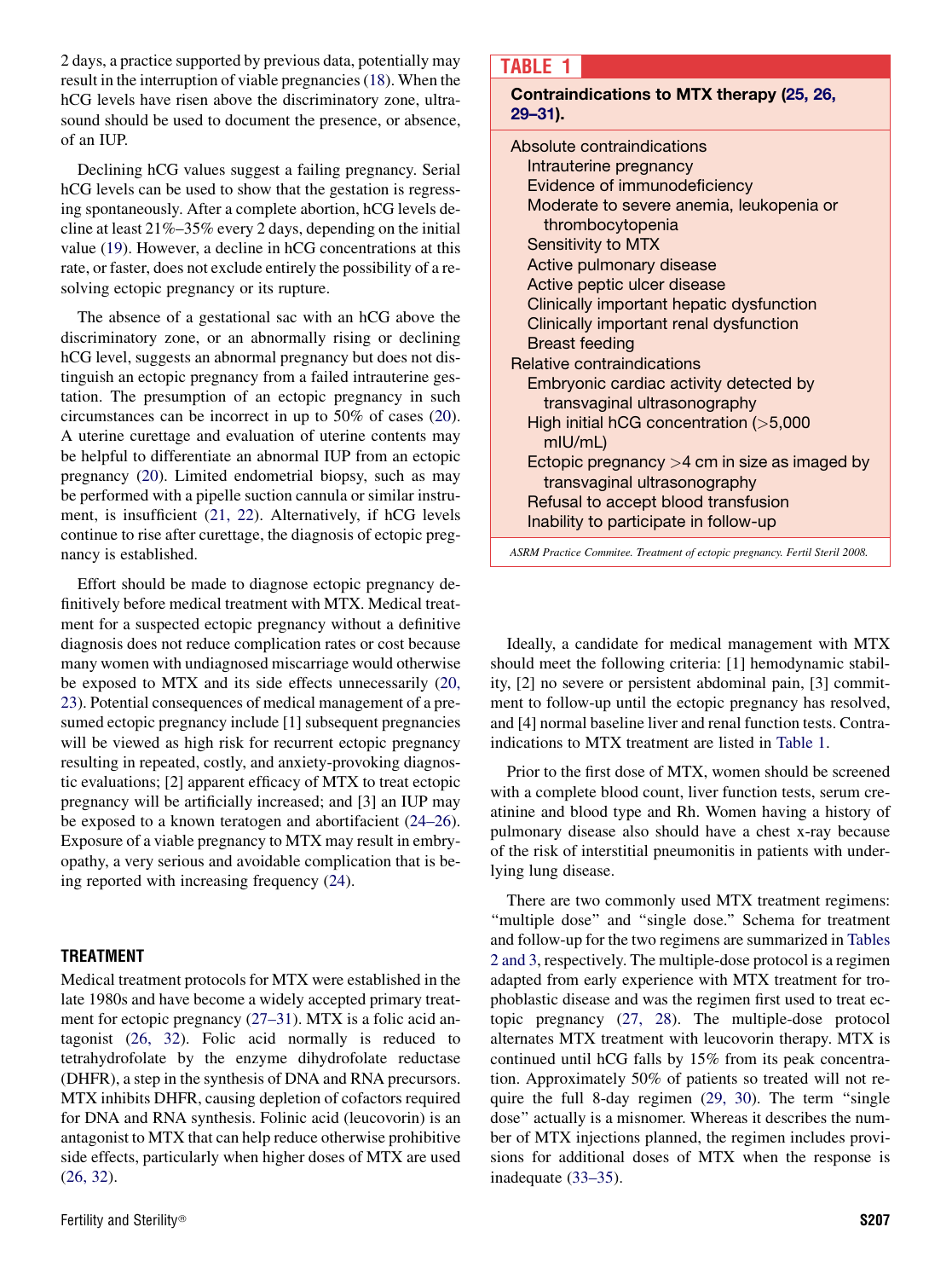<span id="page-2-0"></span>

| <b>TABLE 2</b>                                                                                                                                                                                      |                                                                                                    |                                                                                               |  |  |  |
|-----------------------------------------------------------------------------------------------------------------------------------------------------------------------------------------------------|----------------------------------------------------------------------------------------------------|-----------------------------------------------------------------------------------------------|--|--|--|
| Multiple-dose MTX treatment protocol (28, 29).                                                                                                                                                      |                                                                                                    |                                                                                               |  |  |  |
| <b>Treatment day</b>                                                                                                                                                                                | Laboratory evaluation                                                                              | <b>Intervention</b>                                                                           |  |  |  |
| Pretreatment                                                                                                                                                                                        | hCG, CBC with differential, liver function<br>tests, creatinine, blood type and<br>antibody screen | Rule out spontaneous Ab<br>Rhogam if Rh negative                                              |  |  |  |
| 1<br>$\overline{c}$                                                                                                                                                                                 | hCG                                                                                                | MTX 1.0 mg/kg IM<br>LEU 0.1 mg/kg IM                                                          |  |  |  |
| 3                                                                                                                                                                                                   | hCG                                                                                                | MTX 1.0 mg/kg IM if <15% decline day<br>$1$ -day $3$<br>If $>15\%$ , stop treatment and start |  |  |  |
| 4                                                                                                                                                                                                   | hCG                                                                                                | surveillance<br>LEU 0.1 mg/kg IM                                                              |  |  |  |
| 5                                                                                                                                                                                                   |                                                                                                    | MTX 1.0 mg/kg IM if <15% decline day<br>$3$ -day $5$<br>If $>15\%$ , stop treatment and start |  |  |  |
| 6                                                                                                                                                                                                   |                                                                                                    | surveillance<br>LEU 0.1 mg/kg IM                                                              |  |  |  |
| 7                                                                                                                                                                                                   | hCG                                                                                                | MTX 1.0 mg/kg IM if $<$ 15% decline day<br>$5 - day$ $7$                                      |  |  |  |
|                                                                                                                                                                                                     |                                                                                                    | If $>15\%$ , stop treatment and start<br>surveillance                                         |  |  |  |
| 8                                                                                                                                                                                                   |                                                                                                    | LEU 0.1 mg/kg IM                                                                              |  |  |  |
| <i>Note:</i> Surveillance every 7 days (until $hCG < 5$ mIU/mL).<br>Screening laboratory studies should be repeated 1 week after the last dose of MTX. LEU = leucovorin; IM = intramuscu-<br>larly. |                                                                                                    |                                                                                               |  |  |  |

ASRM Practice Commitee. Treatment of ectopic pregnancy. Fertil Steril 2008.

In both single- and multiple-dose MTX treatment protocols, once hCG levels have met the criteria for initial decline, hCG levels are followed serially at weekly intervals to ensure that concentrations decline steadily and become undetectable. Complete resolution of an ectopic pregnancy usually takes between 2 and 3 weeks but can take as long as 6 to 8 weeks when pretreatment hCG levels are in higher ranges [\(29, 30, 35\)](#page-5-0). When declining hCG levels again rise, the diagnosis of a persistent ectopic pregnancy is made.

When the criteria described earlier are fulfilled, treatment with MTX yields treatment success rates comparable to those achieved with conservative surgery [\(2, 30, 31\)](#page-5-0). Numerous open-label studies have been published demonstrating the efficacy of both MTX treatment regimens. One review concluded that MTX treatment was successful in 78%–96% of selected patients. Post-treatment hysterosalpingography documented tubal patency in 78% of cases; 65% of patients who attempted subsequent pregnancies succeeded, and the

# TABLE 3

| Single-dose MTX treatment protocol (33).                                    |                                                                                                       |                                                                                             |  |  |
|-----------------------------------------------------------------------------|-------------------------------------------------------------------------------------------------------|---------------------------------------------------------------------------------------------|--|--|
| <b>Treatment day</b>                                                        | Laboratory evaluation                                                                                 | <b>Intervention</b>                                                                         |  |  |
| Pretreatment                                                                | hCG, CBC with differential,<br>liver function tests,<br>creatinine, blood type<br>and antibody screen | Rule out spontaneous Ab<br>Rhogam if Rh negative                                            |  |  |
|                                                                             | hCG<br>hCG                                                                                            | MTX 50 mg/m <sup>2</sup> IM                                                                 |  |  |
|                                                                             | hCG                                                                                                   | MTX 50 mg/m <sup>2</sup> IM if $\beta$ -hCG<br>decreased $<$ 15%<br>between day 4 and day 7 |  |  |
| <i>Note:</i> Surveillance every 7 days (until $hCG < 5$ mIU/mL).            |                                                                                                       |                                                                                             |  |  |
| ASRM Practice Commitee. Treatment of ectopic pregnancy. Fertil Steril 2008. |                                                                                                       |                                                                                             |  |  |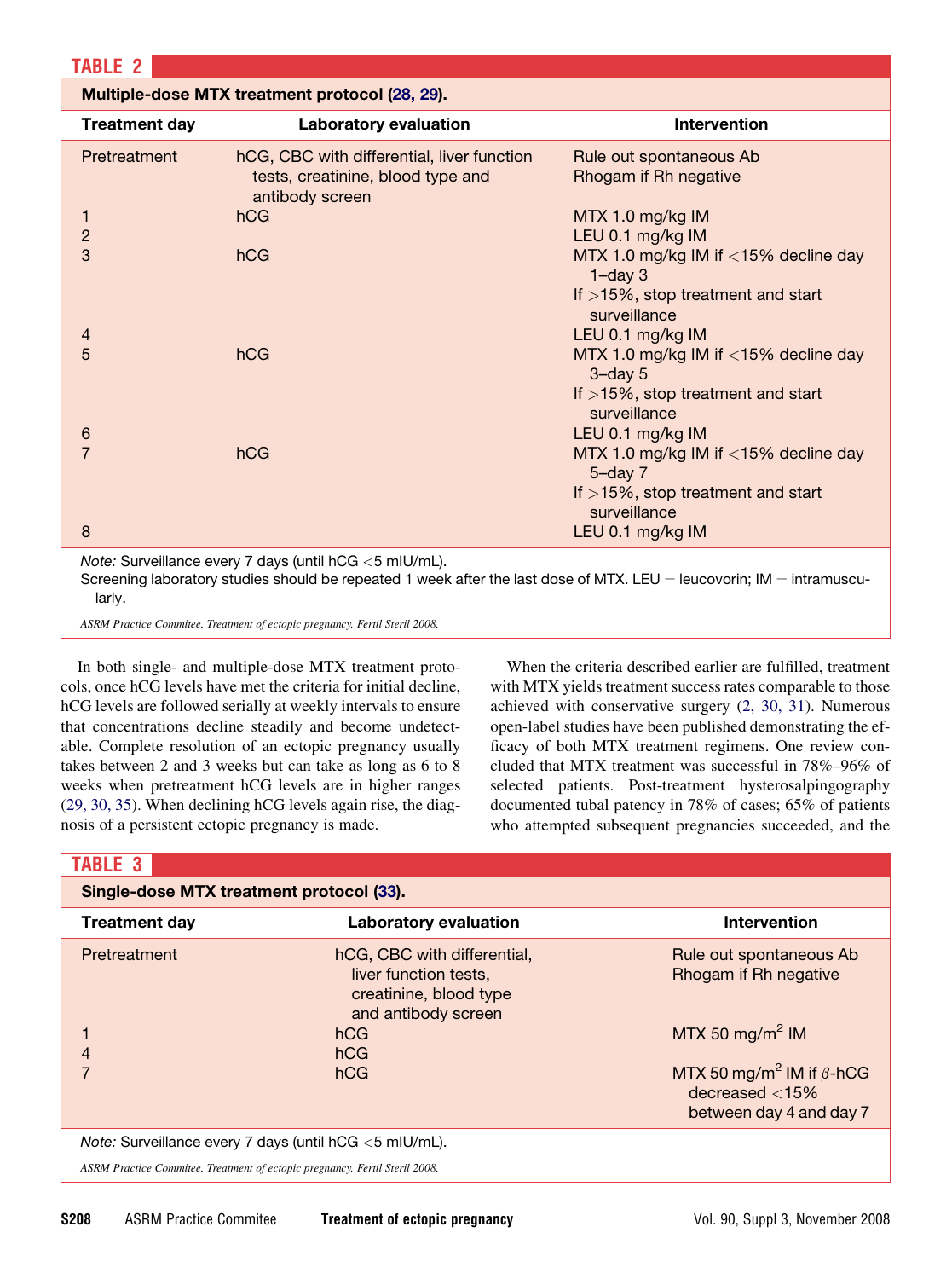| <b>TABLE 4</b>                                                                                                                                                                                                                                                                                                                                 |
|------------------------------------------------------------------------------------------------------------------------------------------------------------------------------------------------------------------------------------------------------------------------------------------------------------------------------------------------|
| Caveats for physicians and patients regarding<br>the use of MTX (25, 26, 30, 31, 33, 44).                                                                                                                                                                                                                                                      |
| Avoid intercourse until hCG is undetectable.<br>Avoid pelvic exams and ultrasound during<br>surveillance of MTX therapy.<br>Avoid sun exposure to limit risk of MTX dermatitis.<br>Avoid foods and vitamins containing folic acid.<br>Avoid gas-forming foods because they produce<br>pain.<br>Avoid new conception until hCG is undetectable. |
| ASRM Practice Commitee. Treatment of ectopic pregnancy. Fertil Steril 2008.                                                                                                                                                                                                                                                                    |

incidence of recurrent ectopic pregnancy was a relatively low 13% [\(29, 31\)](#page-5-0).

There have been no randomized trials directly comparing the two different MTX treatment protocols. In a meta-analysis including data from 26 articles and 1,327 cases, the overall success rate for MTX treatment was 89% ([35\)](#page-6-0). The success rate of the multiple-dose regimen was 92.7% (95% CI, 89– 96), which was statistically significantly higher than that achieved with the single-dose regimen (88.1%; 95% CI, 86– 90) [\(35](#page-6-0)). After controlling for initial hCG values and the presence of embryonic cardiac activity, the failure rate for singledose therapy was higher than that for multiple-dose treatment (odds ratio 4.75, 95% CI, 1.77–12.62) [\(33](#page-6-0)). A small randomized clinical trail also noted that single-dose therapy has a higher failure rate, but the difference was smaller ( $RR =$ 1.50; 95% CI, 0.44–5.01) ([36](#page-6-0)). It is possible, but not established, that the difference in failure rates between the two protocols may not be as dramatic in women with an overall good prognosis for successful medical treatment.

A hybrid protocol, involving two equal doses of MTX (50  $mg/m<sup>2</sup>$ ) administered on days 1 and 4 without leucovorin rescue and follow-up as described previously for the single-dose protocol, may offer a more optimal balance between convenience and efficacy ([37\)](#page-6-0). The protocol also allows for more than 2 doses of MTX when hCG values do not decrease 15% between days 4 and 7.

Regardless which protocol is used, physicians and patients should be aware of a number of important caveats when using MTX for the treatment of ectopic pregnancy (Table 4).

#### Predictors of MTX Failure

The most commonly identified predictors of MTX treatment failure are listed in Table 5. Whereas the prognosis for successful medical treatment has been demonstrated repeatedly to correlate with the initial hCG level, no consensus on a threshold value that best predicts success or failure has been established [\(38–41](#page-6-0)). One study noted that the failure rate of single-dose treatment was 13% (6/45) for initial hCG values between 5,000 IU/L and 9,999 IU/L, 18% (4/22) for

# TABLE 5

Predictors of MTX treatment failure [\(38–41,](#page-6-0) [45](#page-6-0)).

Adnexal fetal cardiac activity Size and volume of the gestational mass  $($  > 4 cm) High initial hCG concentration (>5,000 mIU/mL) Presence of free peritoneal blood Rapidly increasing hCG concentrations (>50%/ 48 hours) before MTX Continued rapid rise in hCG concentrations during MTX

ASRM Practice Commitee. Treatment of ectopic pregnancy. Fertil Steril 2008.

concentrations between 10,000 IU/L and 14,999 IU/L, and 32% (7/22) when hCG values exceeded 15,000 IU/L [\(41](#page-6-0)). Another observed a 65% (9/17) failure rate for single-dose treatment with initial hCG levels above 4,000 IU/L ([38\)](#page-6-0), and still others have reported failure rates of 57% and of 62% when the initial hCG concentration is over 5,000 IU/L ([39, 40](#page-6-0)). Analysis after combining all published data yields an OR for failure of 5.45 (95% CI, 3.04–9.78) when the initial hCG value above 5,000 IU/L compared with that observed when hCG concentrations are below that threshold. The failure rate for singledose MTX treatment stratified by initial hCG level is illustrated in Figure 1. Because the failure rate rises with the pretreatment hCG concentration, the single-dose MTX treatment regimen may be better reserved for patients with a relatively low initial hCG value ([35, 39, 40\)](#page-6-0).

## **Treatment**

Overall, MTX is a safe and effective treatment for an unruptured ectopic pregnancy. Very rarely, life-threatening complications have been reported with MTX ([42, 43](#page-6-0)). More commonly encountered treatment and side effects of MTX are listed in [Table 6.](#page-4-0) Some patients develop transient pain (''separation pain'') between 3 and 7 days after treatment begins ([44\)](#page-6-0), but such pain normally resolves within 4 to 12

# FIGURE 1

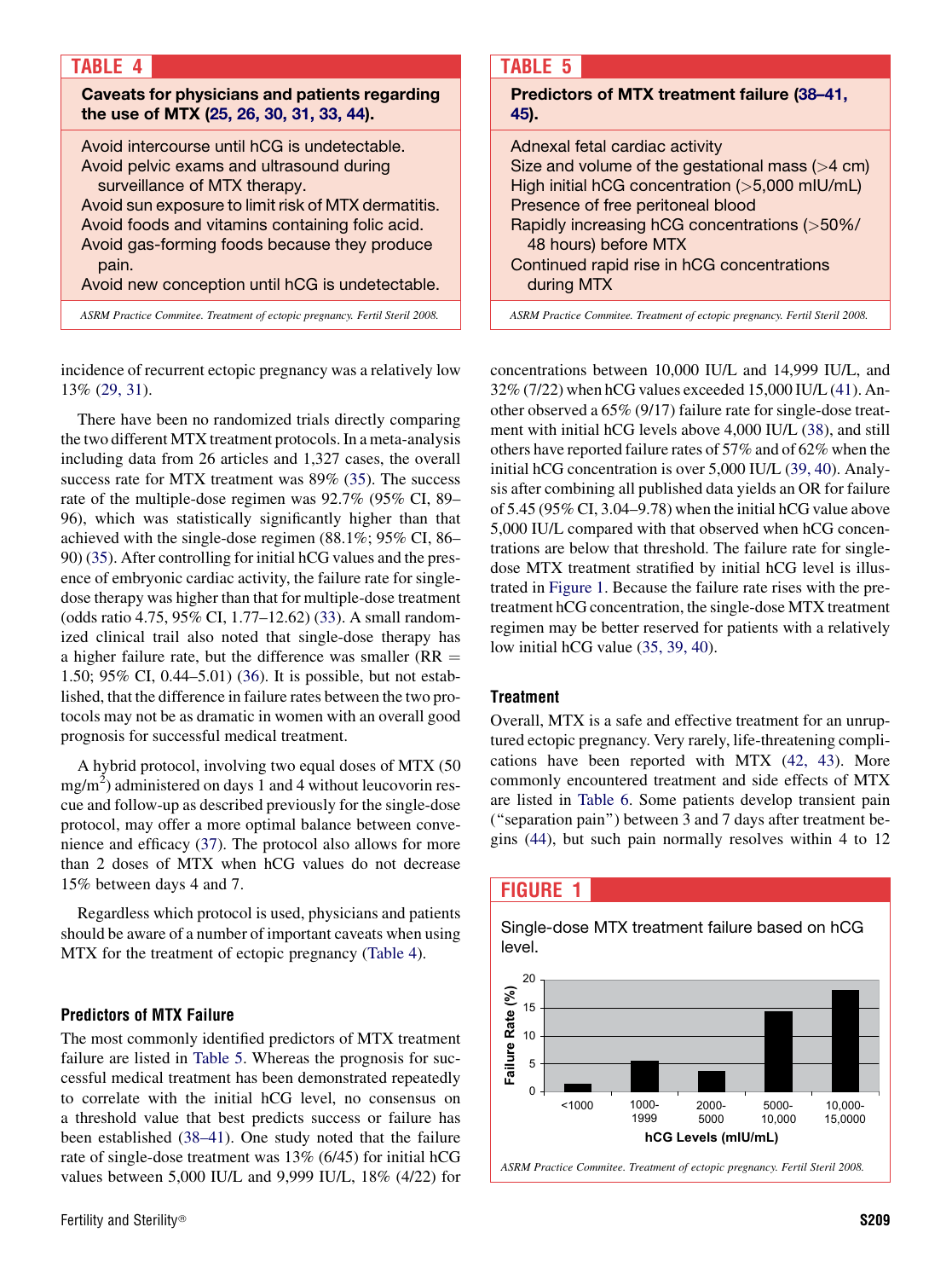## <span id="page-4-0"></span>TABLE 6

Treatment and side effects associated with MTX ([25–27, 35, 42–44](#page-5-0)).

| <b>Treatment effects</b><br>Increase in abdominal girth<br>Increase in hCG during initial therapy<br>Vaginal bleeding or spotting<br>Abdominal pain<br>Drug side effects<br>Gastric distress, nausea, and vomiting<br>Stomatitis<br><b>Dizziness</b><br>Severe neutropenia (rare) |  |
|-----------------------------------------------------------------------------------------------------------------------------------------------------------------------------------------------------------------------------------------------------------------------------------|--|
|                                                                                                                                                                                                                                                                                   |  |
| Reversible alopecia (rare)<br>Pneumonitis (rare)                                                                                                                                                                                                                                  |  |
|                                                                                                                                                                                                                                                                                   |  |

ASRM Practice Commitee. Treatment of ectopic pregnancy. Fertil Steril 2008.

hours after onset. When pain is severe and persistent, it is prudent to evaluate the patient's vital signs and hematocrit, and if rupture is suspected, surgery should be performed.

Signs of treatment failure or suspected rupture are indications to abandon medical medical management and to proceed with surgical treatment. Signs suggesting treatment failure or possible rupture include hemodynamic instability; increasing abdominal pain, regardless of trends in hCG levels; and rapidly increasing hCG concentrations (>53% over 2 days) after four doses in the multi-dose regimen or after two doses in the single-dose regimen ([45\)](#page-6-0).

Serial ultrasonographic examinations after MTX treatment are unnecessary because ultrasonographic findings cannot demonstrate or predict treatment failure, unless evidence of recent tubal rupture is observed [\(46](#page-6-0)).

## ADJUNCTIVE USE OF MTX

A persistent ectopic pregnancy can develop after salpingostomy or medical management. Consequently, it is important to monitor hCG levels until they become undetectable. When hCG levels rise or plateau, persistent trophoblastic tissue can be treated successfully with a single dose of MTX ([47\)](#page-6-0). MTX also can be given immediately after salpingostomy as a prophylactic measure, especially in circumstances where incomplete resection is more likely [\(47, 48\)](#page-6-0). Risk for persistent ectopic pregnancy is increased in very early gestations, those measuring less than 2 cm in diameter, and when initial hCG concentrations are relatively high [\(48](#page-6-0)).

# UNUSUAL ECTOPIC PREGNANCIES

Extratubal ectopic pregnancies make up less than 10% of all ectopic pregnancies but are associated with greater morbidity [\(49](#page-6-0)). Surgery often is the most appropriate first-line treatment in such cases, but multiple-dose MTX also has been used effectively.

## Heterotopic Pregnancy

Heterotopic pregnancy is defined by coexisting intrauterine and extrauterine pregnancies. Approximately 1% of pregnancies resulting from assisted reproduction are heterotopic pregnancies. Unfortunately, approximately 50% of heterotopic pregnancies present with symptoms of acute rupture. Surgery usually is required and MTX is contraindicated [\(50, 51](#page-6-0)).

#### Interstitial Pregnancy

Interstitial, or cornual, pregnancies are highly morbid, with 2.2% maternal mortality. Approximately 4.7% of ectopic pregnancies implant in the interstitial segment of the tube. Such pregnancies generally are associated with very high serum hCG levels. The estimated success rate for medical treatment of interstitial pregnancy is lower than that for treatment of ectopic pregnancies located in the tubal ampulla or isthmus [\(52](#page-6-0)). When the embryo exhibits cardiac activity, direct injection of potassium chloride into the embryo or fetus has been suggested as an adjunct to systemic MTX treatment that may help to prevent further growth and development. Emergency hysterectomy sometimes is required [\(53](#page-6-0)).

# Cervical Pregnancy

Cervical pregnancies are rare. Ultrasonography is the most useful diagnostic tool. Systemic MTX and uterine artery embolization have been used successfully to treat cervical pregnancy. In the presence of cardiac activity, ectopic pregnancies have also been successfully treated with direct injection of potassium chloride or MTX [\(54, 55\)](#page-6-0).

## Ovarian and Abdominal Pregnancies

Ovarian and abdominal pregnancies are diagnosed definitively at the time of surgical exploration. Therefore, MTX is not a first- line treatment for this condition.

# COST ANALYSIS

Approximately 40% of women diagnosed with an ectopic pregnancy are candidates for medical management [\(35](#page-6-0)), and 90% of those can be treated successfully without surgery [\(30, 31](#page-5-0)). Whereas the costs of surgery and out-patient medical management vary widely with the treating facility and the region of the country, many cost-effectiveness analyses have favored MTX therapy. Because medical treatments can be administered in an office setting, MTX is less expensive than surgery. Primary surgical therapy is favored when the likelihood of failure or morbidity from medical treatment is high and when the time to resolution is likely to be prolonged. Such cases generally are characterized by high initial hCG levels and/or the presence of embryonic cardiac activity [\(56, 57](#page-6-0)).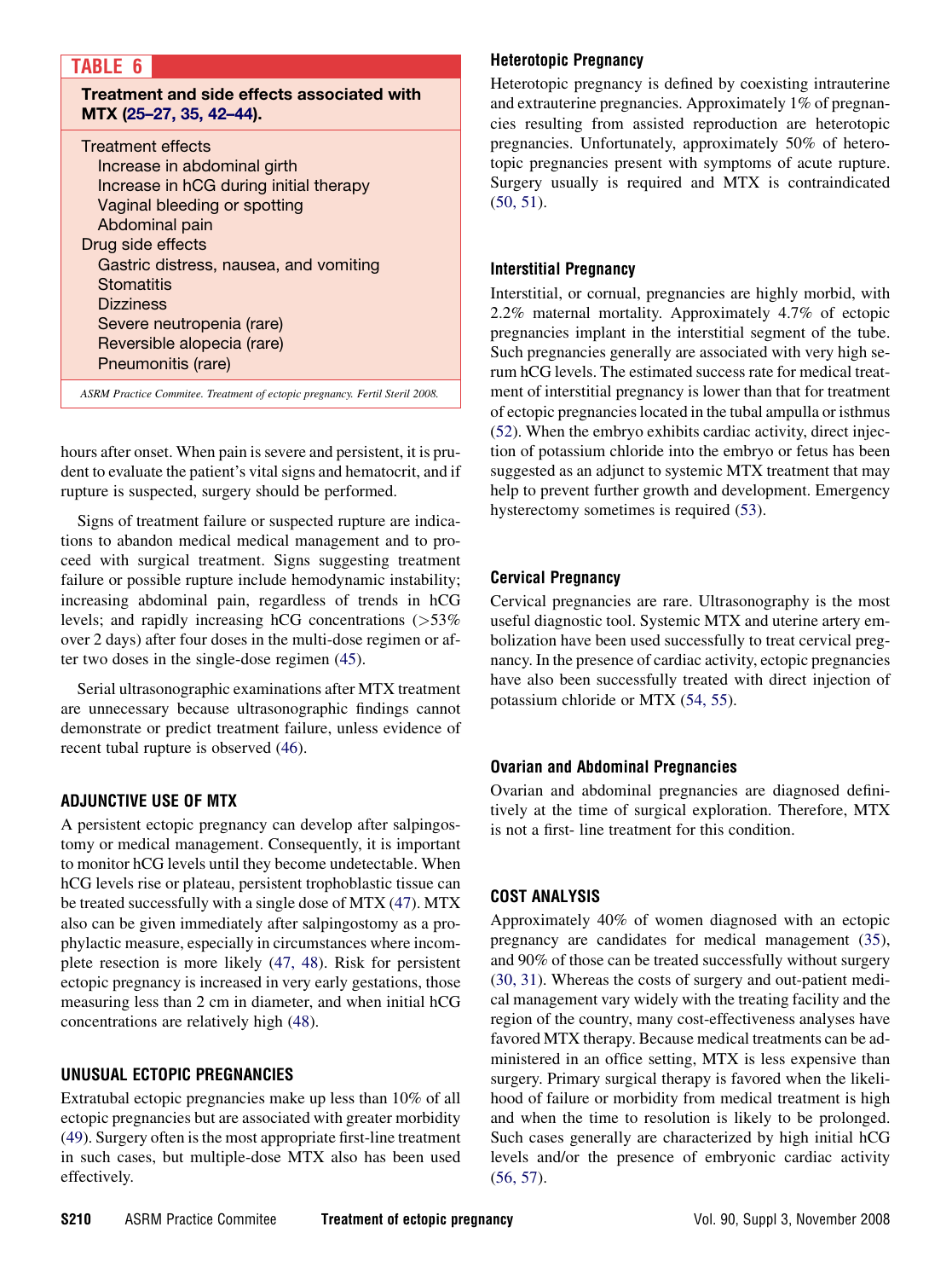#### <span id="page-5-0"></span>SUMMARY AND RECOMMENDATIONS

- Ectopic pregnancies can be diagnosed at early stages, even before symptoms become evident.
- Both conservative surgery and medical therapy may be viewed as appropriate first-line therapy.
- Serial serum hCG determinations, TVU examinations, and uterine curettage provide the means for early diagnosis.
- $\bullet$  Success rates and fertility after treatment are comparable for medical therapy and conservative surgical treatment.
- Medical therapy appears more cost-effective than surgery except when the initial hCG level is high and/or embryonic cardiac activity is observed.
- Multiple-dose MTX treatment has a lower failure rate than single-dose MTX. Single-dose MTX is sufficient to treat persistent trophoblastic tissue after salpingostomy and ectopic pregnancies associated with low initial hCG values.
- Postoperative, prophylactic, single-dose systemic MTX may reduce the incidence of persistent ectopic pregnancy after salpingostomy.
- MTX-induced embryopathy is a serious and avoidable complication that may arise when a viable pregnancy is misdiagnosed as an ectopic pregnancy and exposed to MTX treatment.

Acknowledgments: This report was developed under the direction of the Practice Committee of the American Society for Reproductive Medicine as a service to its members and other practicing clinicians. While this document reflects appropriate management of a problem encountered in the practice of reproductive medicine, it is not intended to be the only approved standard of practice or to dictate an exclusive course of treatment. Other plans of management may be appropriate, taking into account the needs of the individual patient, available resources, and institutional or clinical practice limitations. The Practice Committee of the American Society for Reproductive Medicine and the Board of Directors of the American Society for Reproductive Medicine have approved this report.

#### **REFERENCES**

- 1. Berg CJ, Chang J, Callaghan WM, Whitehead SJ. Pregnancy-related mortality in the United States, 1991–1997. Obstet Gynecol 2003;101: 289–96.
- 2. Hajenius PJ, Engelsbel S, Mol BW, Van der Veen F, Ankum WM, Bossuyt PM, et al. Randomised trial of systemic methotrexate versus laparoscopic salpingostomy in tubal pregnancy. Lancet 1997;350:774–9.
- 3. , Centers for Disease Control and Prevention (CDC). Ectopic pregnancy—United States, 1990–1992. MMWR Morb Mortal Wkly Rep 1995;44:46–8.
- 4. Zane SB, Kieke BA Jr, Kendrick JS, Bruce C. Surveillance in a time of changing health care practices: estimating ectopic pregnancy incidence in the United States. Matern Child Health J 2002;6:227–36.
- 5. Wong JA, Clark JF. Correlation of symptoms with age and location of gestation in tubal pregnancy. J Natl Med Assoc 1968;60:221–3.
- 6. Ankum WM, Mol BW, Van der Veen F, Bossuyt PM. Risk factors for ectopic pregnancy: a meta-analysis. Fertil Steril 1996;65:1093–9.
- 7. Saraiya M, Berg CJ, Kendrick JS, Strauss LT, Atrash HK, Ahn YW. Cigarette smoking as a risk factor for ectopic pregnancy. Am J Obstet Gynecol 1998;178:493–8.
- 8. Butts S, Sammel M, Hummel A, Chittams J, Barnhart K. Risk factors and clinical features of recurrent ectopic pregnancy: a case control study. Fertil Steril 2003;80:1340–4.
- 10. Barnhart K, Mennuti MT, Benjamin I, Jacobson S, Goodman D, Coutifaris C. Prompt diagnosis of ectopic pregnancy in an emergency department setting. Obstet Gynecol 1994;84:1010–5.
- 11. Gracia CR, Barnhart KT. Diagnosing ectopic pregnancy: decision analysis comparing six strategies. Obstet Gynecol 2001;97:464–70.
- 12. Fritz MA, Guo SM. Doubling time of human chorionic gonadotropin (hCG) in early normal pregnancy: relationship to hCG concentration and gestational age. Fertil Steril 1987;47:584–9.
- 13. Timor-Tritsch IE, Yeh MN, Peisner DB, Lesser KB, Slavik TA. The use of transvaginal ultrasonography in the diagnosis of ectopic pregnancy. Am J Obstet Gynecol 1989;161:157–61.
- 14. Romero R, Kadar N, Copel JA, Jeanty P, DeCherney AH, Hobbins JC. The value of serial human chorionic gonadotropin testing as a diagnostic tool in ectopic pregnancy. Am J Obstet Gynecol 1986;155:392–4.
- 15. Kadar N, Romero R. Observations on the log human chorionic gonadotropin-time relationship in early pregnancy and its practical implications. Am J Obstet Gynecol 1987;157:73–8.
- 16. Barnhart KT, Sammel MD, Rinaudo PF, Zhou L, Hummel AC, Guo W. Symptomatic patients with an early viable intrauterine pregnancy: hCG curves redefined. Obstet Gynecol 2004;104:50–5.
- 17. Chung K, Sammel MD, Chalian R, Coutifaris C, Feedman M, Barnhart KT. Defining the rise of serum HCG in viable pregnancies achieved through use of IVF. Hum Reprod 2006;213:823–8.
- 18. Kadar N, Freedman M, Zacher M. Further observations on the doubling time of human chorionic gonadotropin in early asymptomatic pregnancies. Fertil Steril 1990;54:783–7.
- 19. Barnhart K, Sammel MD, Chung K, Zhou L, Hummel AC, Guo W. Decline of serum human chorionic gonadotropin and spontaneous complete abortion: defining the normal curve. Obstet Gynecol 2004;104:975–81.
- 20. Barnhart KT, Katz I, Hummel A, Gracia CR. Presumed diagnosis of ectopic pregnancy. Obstet Gynecol 2002;100:505–10.
- 21. Barnhart KT, Gracia CR, Reindl B, Wheeler JE. Usefulness of pipelle endometrial biopsy in the diagnosis of women at risk for ectopic pregnancy. Am J Obstet Gynecol 2003;188:906–9.
- 22. Ries A, Singson P, Bidus M, Barnes JG. Use of the endometrial pipelle in the diagnosis of early abnormal gestations. Fertil Steril 2000;74:593–5.
- 23. Ailawadi M, Lorch SA, Barnhart KT. Cost-effectiveness of presumptively medically treating women at risk for ectopic pregnancy compared with first performing a dilatation and curettage. Fertil Steril 2005;83: 376–82.
- 24. Adam MP, Manning MA, Beck AE, Kwan A, Enns GM, Clericuzio C, et al. Methotrexate/misoprostol embryopathy: report of four cases resulting from failed medical abortion. Am J Med Genet A 2003;123:72–8.
- 25. Berlin NI, Rall D, Mead JA, Freirreich EJ, Vanscott E, Hertz R, et al. Folic acid anatagonists: effects on the cell and the patient: Combined clinical staff conference at the National Institutes of Health. Ann Intern Med 1963;59:931–56.
- 26. Calabresi P, Chabner BA. Antineoplastic agents. In: Gilman A, Goodman LS, Goodman A, eds. The pharmacologic basis of therapeutics. ed 8. New York: Macmillan Publishing, 1990:1275–6.
- 27. Rodi IA, Sauer MV, Gorrill MJ, Bustillo M, Gunning JE, Marshall JR, et al. The medical treatment of unruptured ectopic pregnancy with methotrexate and citrovorum rescue: preliminary experience. Fertil Steril 1986;46:811–3.
- 28. Ory SJ, Villanueva AL, Sand PK, Tamura RK. Conservative treatment of ectopic pregnancy with methotrexate. Am J Obstet Gynecol 1986;1546: 1299–306.
- 29. Stovall TG, Ling FW, Buster JE. Outpatient chemotherapy of unruptured ectopic pregnancy. Fertil Steril 1989;51:435–8.
- 30. Pisarska MD, Carson SA, Buster JE. Ectopic pregnancy. Lancet 1998;351:1115–20.
- 31. Lipscomb GH, Stovall TG, Ling FW. Nonsurgical treatment of ectopic pregnancy. N Engl J Med 2000;343:1325–9.
- 32. Barnhart K, Coutifaris C, Esposito M. The pharmacology of methotrexate. Expert Opin Pharmacother 2001;2:409–17.